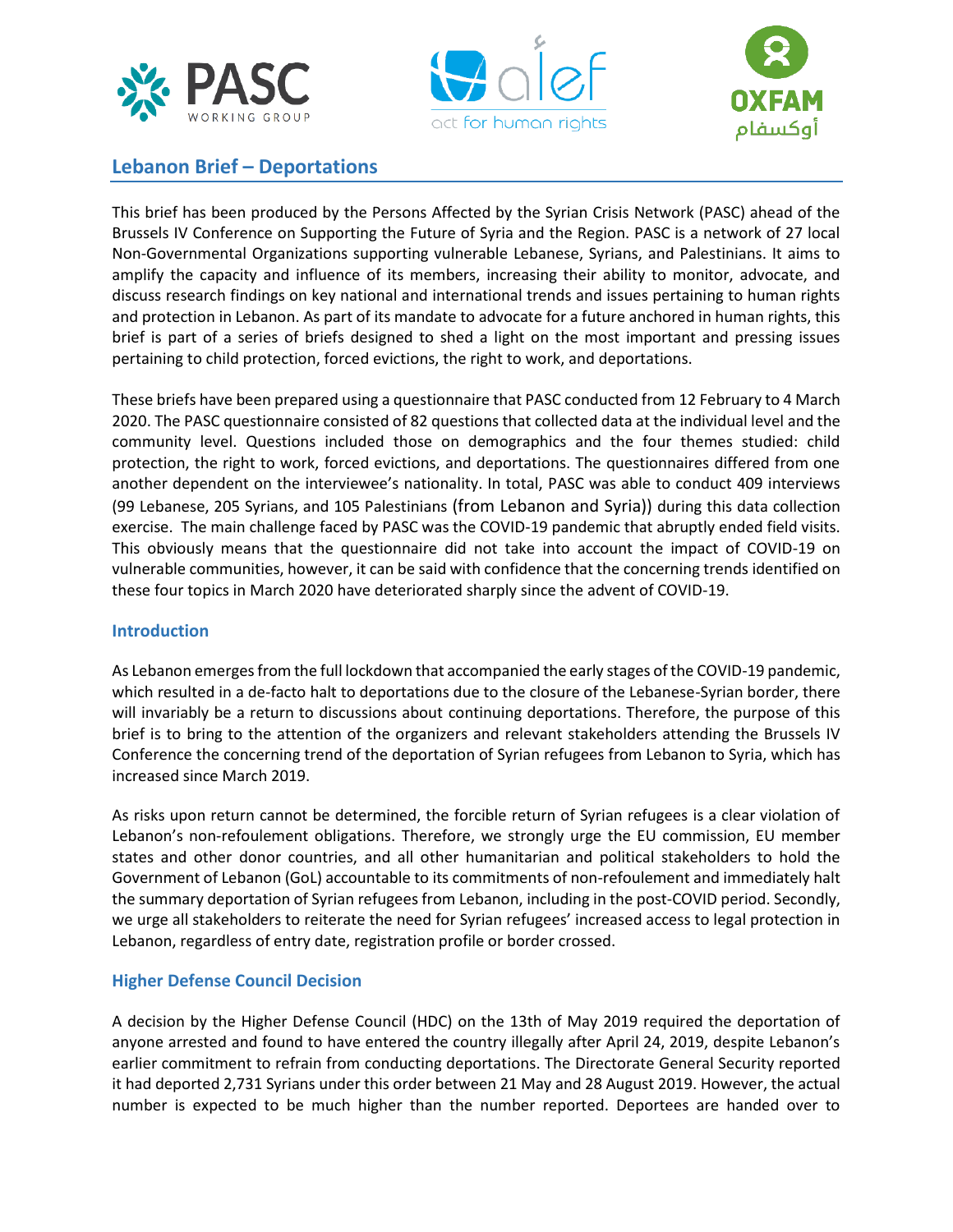Government of Syria (GoS) authorities, after which their fate becomes unknown. The deportation policy seems one of several measures that increased pressure on Syrian refugees to return, including [forced](about:blank)  [demolition of refugee shelters](about:blank) and more rigid applications of the labour code.

#### **Process of Deportation**

The decision by the HDC allows the deportation of Syrians that have irregularly entered Lebanese territory to be executed based on a verbal order from the Public Prosecution without referring the Syrian national to trial. The GoL's new deportation measures create a high risk of refoulement as it allows for deportation orders to be issued and executed summarily by incompetent authorities without due process (verification of the risks upon return to Syria and without granting Syrian nationals the right of defense and the right to resort to the judiciary). The GoL acknowledged that the law requires a court hearing on all deportation cases but states it does not have the bandwidth to process the existing caseload. However, the right to seek asylum in Lebanon is a constitutional right, and any deportation order to Syria must grant the foreigner the opportunity to challenge it before its execution. There is no justification for disregarding the law when it comes to protecting the lives of refugees from Syria from *refoulement*. Moreover, also Syrians that entered Lebanon before April 24, 2019 or that were even registered with UNHCR, are at risk of deportation, $1$  as well as Syrians after having completed their sentence in Lebanese prisons.<sup>2</sup>

#### **Unknown Fate of Deportees Once in Syria**

Deportees from Lebanon are directly handed over to Syrian authorities. Human Rights Watch (HRW) reported that at least three Syrians deported by Lebanon's General Security have been detained by the authorities upon their return.<sup>3</sup> Access Center for Human Right**s** (ACHR) was able to document 31 cases of unlawful deportation from Lebanon since the beginning of 2019, and collected testimonies from refugees who were forced to return and subjected to arrest violations of their human rights.<sup>4</sup> There are several other anecdotal reports of Syrian refugees who were subsequently abused in detention after being turned over to Syrian authorities by Lebanese officials. However, deportees are often scared to speak out publicly for fear of repercussions for themselves and their families, and independent monitoring bodies such as the UN lack unimpeded access to all areas of Syria, rendering it impossible to monitor the conditions of deportees.

#### **Setting a Precedent**

In 2019, PASC and other organizations, such as Legal Agenda, followed up on the issue very closely with the authorities while trying to push for a complete halt to deportations on the basis of rule of law and the role of the judiciary. The decision taken by HDC has put on the bench the essential judiciary component of due process. A refoulement decision taken by a security institution without any legal oversight and space of appeal can only lead to abuse. This situation sets a precedent for security institutions to violate the law when they must deal with a sensitive security situation in the name of "national security."

<sup>&</sup>lt;sup>1</sup> Such cases have been recorded by Human Rights Watch and Access Center for Human Rights.

<sup>2</sup> [https://www.achrights.org/2019/10/17/lebanons-continues-its-forced-deportation-policy-of-syrian-refugees/.](about:blank)

<sup>3</sup>[https://www.middleeastmonitor.com/20190902-hrw-syrian-refugees-deported-by-lebanon-already-being](about:blank)[arrested-by-assad-regime/.](about:blank)

<sup>4</sup> [https://www.achrights.org/2019/10/17/lebanons-continues-its-forced-deportation-policy-of-syrian-refugees/.](about:blank)